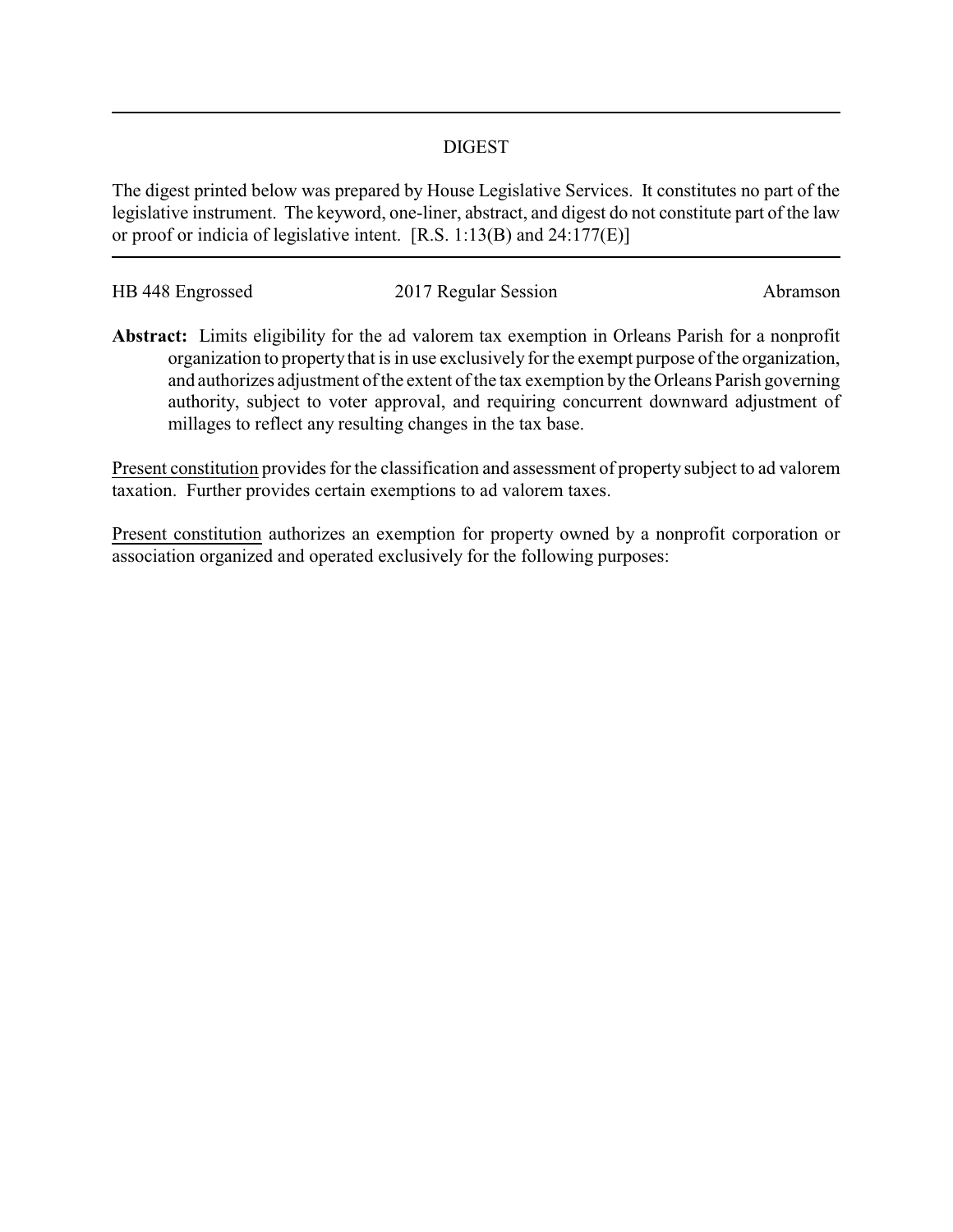- (1) Religious.
- (2) Dedicated places of burial.
- (3) Charitable.
- (4) Health and welfare.
- (5) Educational.
- (6) A charitable or fraternal club or lodge.
- (7) Promotion of trade, travel, and commerce.
- (8) A professional society or association for trade, business, or industry.

Present constitution authorizes an exemption for property leased to a nonprofit corporation or association for use solely for the following purposes:

- (1) Housing for homeless persons.
- (2) Property of a bona fide labor organization representing its members or affiliates in collective bargaining efforts.

Present constitution provides that none of the property of nonprofit corporations or organizations shall be exempt if owned, operated, leased, or used for commercial purposes unrelated to the exempt purposes of the corporation or association.

Proposed constitutional amendment retains present constitution and prohibits eligibility for the exemption for property in Orleans Parish if the property has been vacant for longer than two years or is not wholly devoted to and exclusively used for the exempt purpose of the corporation or association. For purposes of proposed constitutional amendment "exclusive use" occurs when no more than 5% of the nonprofit entity's annual revenue from that property is required to be reported as taxable income for purposes of federal taxation.

Proposed constitution adds authority for the Orleans Parish governing authority, by ordinance and with voter approval, to provide for the applicability or extent of exemptions for nonprofit organizations. A reduction in the amount of a tax exemption shall not exceed fifty percent of the assessed value of the property. Any change in an exemption shall become effective on the first day of the calendar year following the year in which it was approved and shall be deemed to be an implementation of proposed constitution.

Proposed constitution requires that in any year in which the provisions of proposed constitution are implemented, all millages in Orleans Parish shall be adjusted downward to prevent any increase in the amount of taxes collected due to the provisions of proposed constitution. To accomplish this